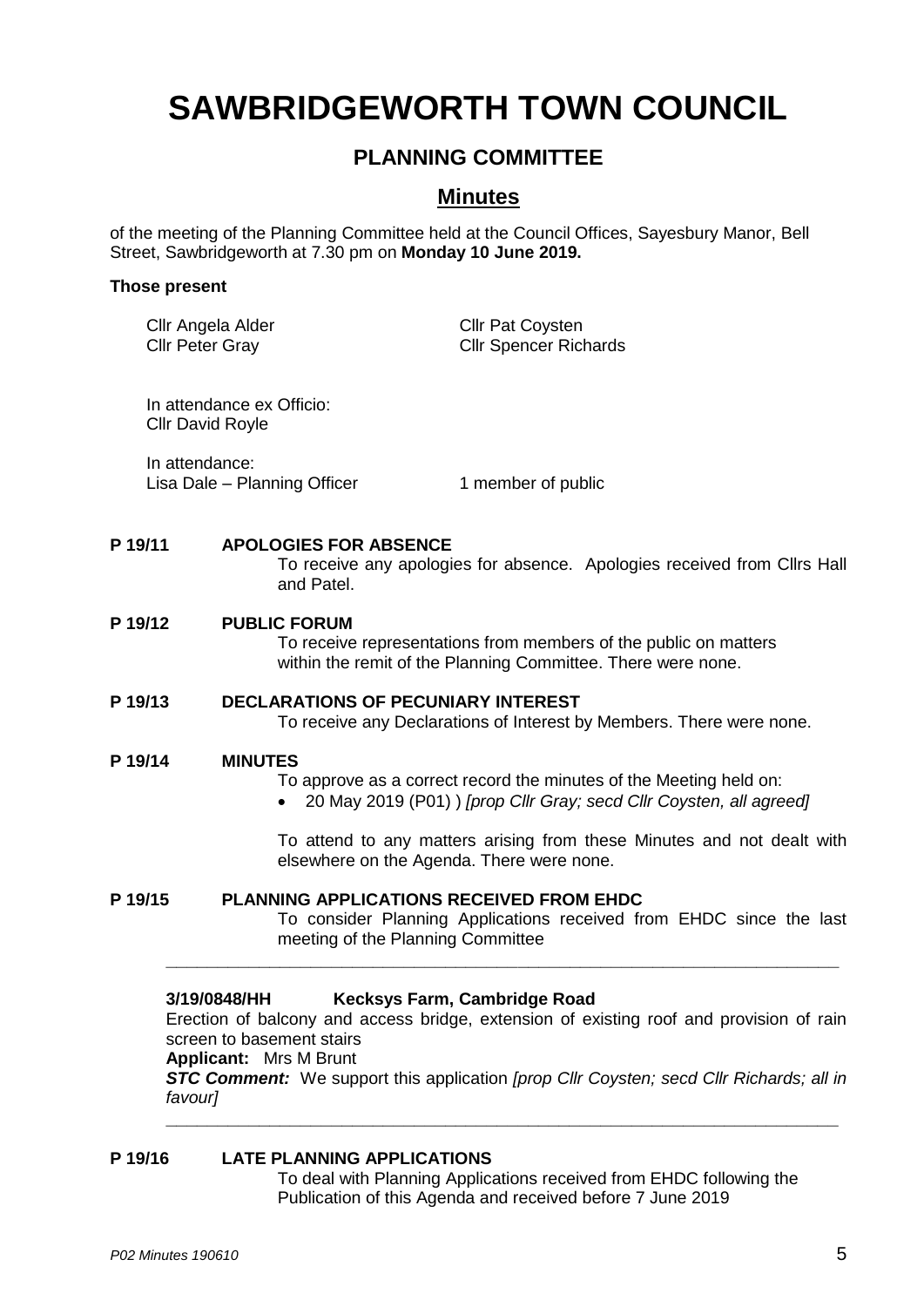# **3/19/1124/HH 1 Cutforth Road, CM21 9EA**

Erection of two storey side and single storey rear extension **Applicant:** Mr Kuganathan

*STC Comment:* We support this application *[prop Cllr Gray; secd Cllr Richards; four in favour; one against]* **\_\_\_\_\_\_\_\_\_\_\_\_\_\_\_\_\_\_\_\_\_\_\_\_\_\_\_\_\_\_\_\_\_\_\_\_\_\_\_\_\_\_\_\_\_\_\_\_\_\_\_\_\_\_\_\_\_\_\_\_\_\_\_\_\_**

**\_\_\_\_\_\_\_\_\_\_\_\_\_\_\_\_\_\_\_\_\_\_\_\_\_\_\_\_\_\_\_\_\_\_\_\_\_\_\_\_\_\_\_\_\_\_\_\_\_\_\_\_\_\_\_\_\_\_\_\_\_\_\_\_\_**

### **P 19/17 PLANNING DECISIONS MADE BY EHDC**

To receive Planning Decisions from EHDC

#### **3/19/0344/ADV 48-52 Bell Street, CM21 9AN**

Erection of externally illuminated signage to front elevation (retrospective). **STC Comment:** No objection

*EHDC Decision:* Refused. "The proposed sign, materials of construction would have a detrimental effect on the street scene, the character of this part of the Conservation Area and the special historic significance of a designated heritage asset. If permitted it would thereby be contrary to policy HA1, HA4 and HA6 of the East Herts District Plan 2018"

**\_\_\_\_\_\_\_\_\_\_\_\_\_\_\_\_\_\_\_\_\_\_\_\_\_\_\_\_\_\_\_\_\_\_\_\_\_\_\_\_\_\_\_\_\_\_\_\_\_\_\_\_\_\_\_\_\_\_\_\_\_\_\_\_\_**

#### **3/19/0345/LBC 48-52 Bell Street, CM21 9AN**

Erection of externally illuminated signage to front elevation (retrospective). **STC Comment:** No objection

**EHDC Decision:** Refused. "The unauthorised signage by reason of its materials of construction is harmful to the character, appearance and heritage significance of the Listed Building to the detriment of its special interest. The signage is therefore contrary to Policies HA1 and HA7 of the East Herts District Plan 2018 and the National Planning Policy Framework"

**\_\_\_\_\_\_\_\_\_\_\_\_\_\_\_\_\_\_\_\_\_\_\_\_\_\_\_\_\_\_\_\_\_\_\_\_\_\_\_\_\_\_\_\_\_\_\_\_\_\_\_\_\_\_\_\_\_\_\_\_\_\_\_\_\_**

#### **3/19/0655/HH 39 Pishiobury Drive, CM21 0AD**

Erection of two storey front extension and addition to rear at first floor *STC Comment:* No objection *EHDC Decision:* Granted

#### **3/19/0673/HH The Farmhouse, Three Mile Pond Farm, Cambridge Road**

Erection of a new boundary wall to north of site, to create a separate pedestrian access to Farm and Stable Cottages, and creation of a new vehicular access with new boundary walls and gates to the south of the site (amended application).

**\_\_\_\_\_\_\_\_\_\_\_\_\_\_\_\_\_\_\_\_\_\_\_\_\_\_\_\_\_\_\_\_\_\_\_\_\_\_\_\_\_\_\_\_\_\_\_\_\_\_\_\_\_\_\_\_\_\_\_\_\_\_\_\_\_**

# *STC Comment:* No objection

*EHDC Decision:* Refused. "The proposed development, by reason of its size, scale, design and siting, would result in an unacceptable intrusion into the garden of this Grade II Listed Building. The historic setting of this Listed Building would be substantially harmed, and therefore the special interest of this heritage asset would not be preserved or enhanced. The proposal would thereby be contrary to Policy HA7 of the East Herts District Plan 2018, and Section 16 of the NPPF"

**\_\_\_\_\_\_\_\_\_\_\_\_\_\_\_\_\_\_\_\_\_\_\_\_\_\_\_\_\_\_\_\_\_\_\_\_\_\_\_\_\_\_\_\_\_\_\_\_\_\_\_\_\_\_\_\_\_\_\_\_\_\_\_\_\_**